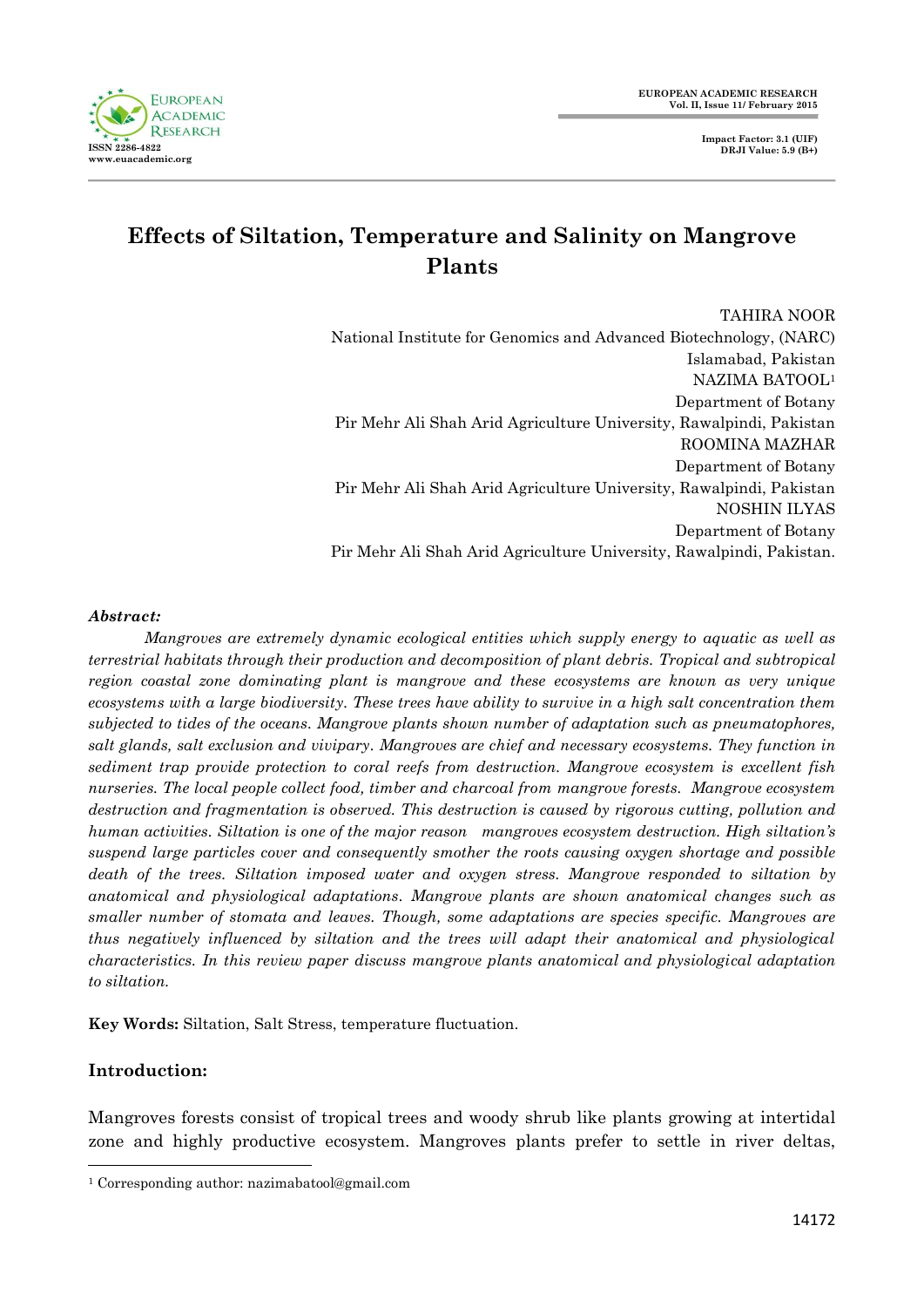estuarine and lagoons, they rarely settle in stagnant water. Mangrove trees often found in combination with coral reefs and seagrass beds (Kathiresan and Bingham, 2001). These ecosystems usually experience an average wave impact. Mangrove term describes a diverse group of tropical plants that are well adapted for the life in a tidal habitat (Sternberg *et al.*, 2007). There are three major mangrove elements such as major mangrove, minor mangrove elements and mangrove associates (Tomlinson, 1986). A species of major mangrove element adapted to stressful environment. True mangroves are evergreen and exclusive facultative woody halophytes (Komiyama *et al.*, 2008). The mangroves contain 40 to 70 species belonging to a total of 16 families of dicotyledons and monocotyledons (Kathiresan and Bingham, 2001). Mangroves forests are distributed globally in the intertidal zones of the tropical and subtropical regions shown in figure 1 (Giri *et al.*, 2011), the total area that is covered by mangrove forests is estimated at 110.000 up to 240.000 km². This was located in 118 countries and covered 0.7% of all tropical forests in the world. About one third of the world mangrove forests have been lost in the last 50 years. The total amount of mangroves per continent, Asia has the highest percentage of the worldwide mangrove area (42%), followed by Africa (20%) and North and Central America (15%). In Pakistan Mangrove forests and are found in the Indus delta and coastal areas of Arabian Sea around the coast of Karachi and Pasni in Balochistan (figure 2). The main species found is Avicennia marina, which grows in low height. According to estimates, these forests cover an area of 207,000 ha.



**Figure 1. Mangrove plants distribution around world (Giri** *et al.***, 2011)** 



**Figure 2. Mangrove forests distribution in Pakistan (Green Color)**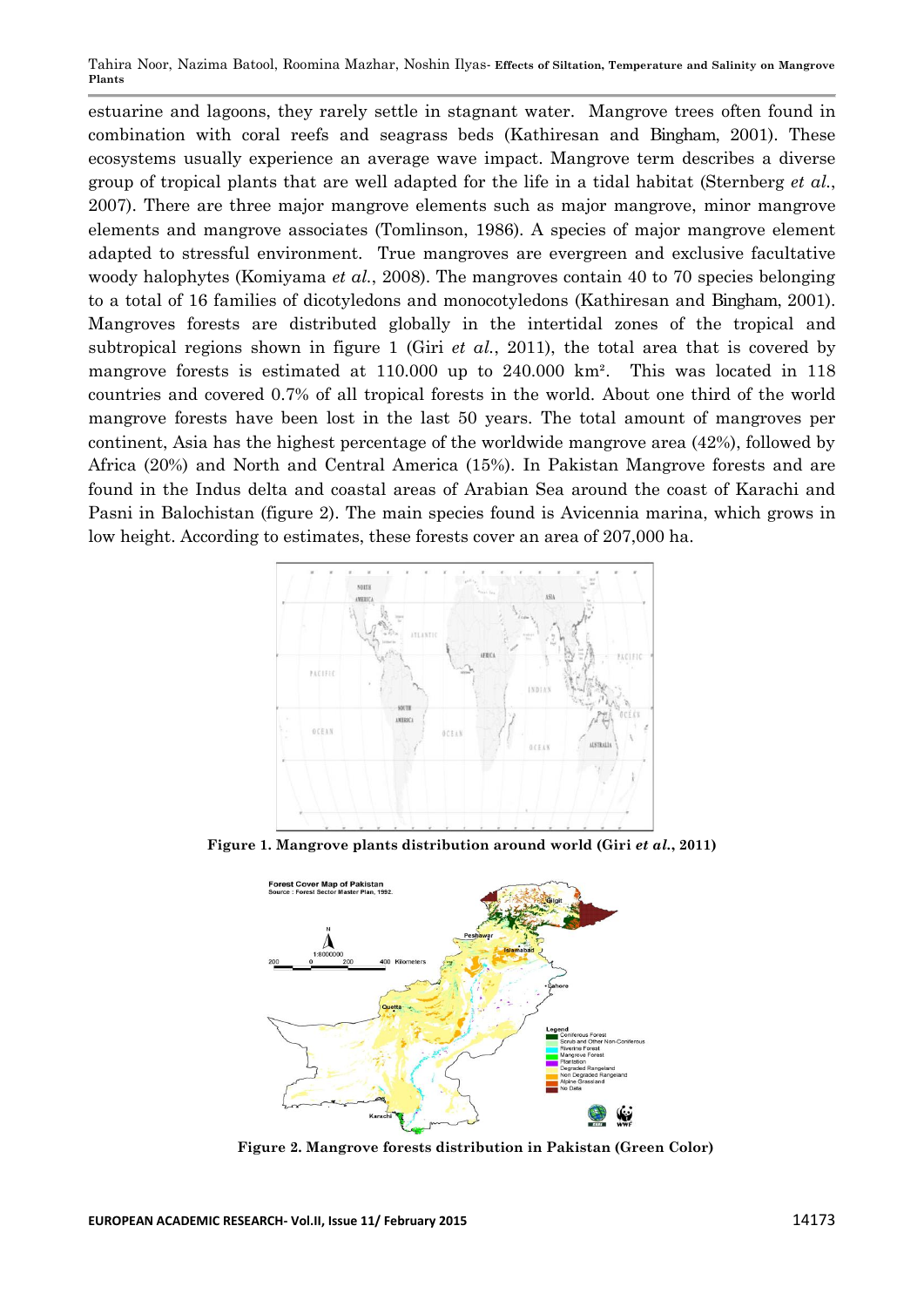

**Figure 3. Mangrove Forests**



**Figure 4. Pneumatophores(Plant roots)**

# **Major Threats:**

Mangrove plant growth is affected by number of biotic and abiotic factors (Kathiresan and Bingham, 2001). High salt, low temperature, drought and high temperature are common abiotic stress conditions that adversely affect plant growth and production (Mohammad *et al*., 2008). Among Abiotic factor temperature fluctuation, salt stress and siltation existed long but the problem has been aggravated by human activity.

**Temperature Fluctuation effect on mangrove plants:**Mangroves plants do not adequately develop when annual average temperatures are below 19°C, which corresponds with the sea water isotherm of 20<sup>o</sup>C during the coldest period of the year (Alongi, 2002; Alongi, 2008). While mangrove plants are intolerant to freezing temperatures both air and water temperatures may never decrease below 0<sup>o</sup>C. Optimal temperatures for mangroves are not only limited by cold temperatures, but also by high temperatures because they hinder the tree settling. Photosynthesis of most mangrove species sharply declines when the air temperatures exceeds 35 (Moore *et al.*, 1973), it seems that the temperature of both water and air are important regulators of the presence or absence of mangroves. Some adaptations of mangrove species to avoid too much water loss due to transpiration are thick leaves with wax deposition, the presence of small hairs on the leaves, good regulation of stomata and the storage of water within the leaves.

## **Salt Concentration Variations effects on growth of plants:**

Salinity is one of the major environmental problems affecting plants of different regions of the world. The deleterious effects of salinity on plant growth are associated with low osmotic potential of soil solution causing physiological drought, nutritional imbalances and specific ion toxicity or combination of all these factors. Mangroves plants are facultative halophytes.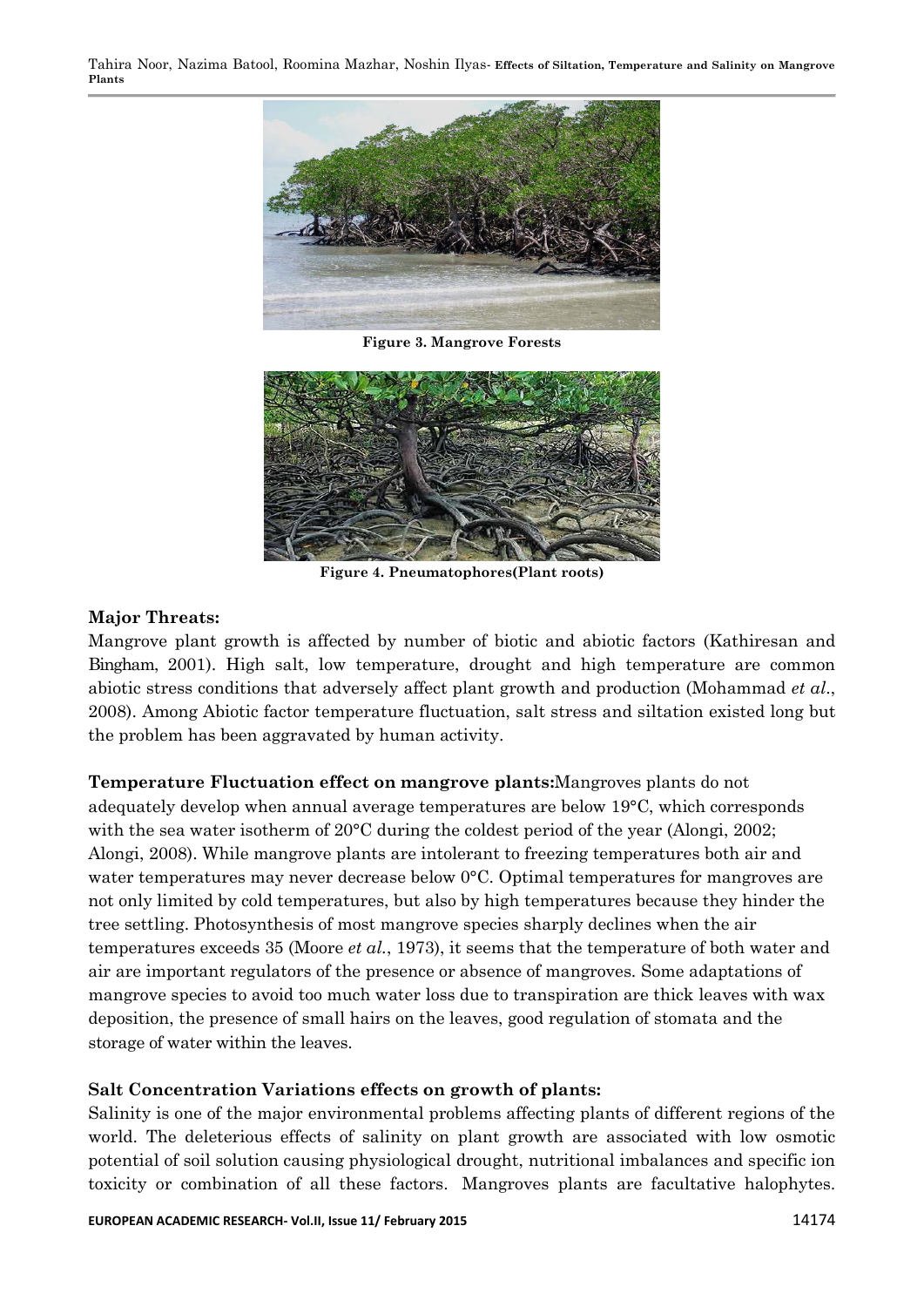Consequently they can still grow and function well even up to a salinity of 90 ppt, but shown best growth when salinity fluctuates between 5 and 75 ppt (Krauss *et al.*, 2008). The diurnal fluctuations of salt concentrations accumulating in the rhizosphere are caused by the tides bringing seawater (35ppt) into the mangroves (Parida and Jha, 2010). Mangrove plants avoid salt uptake because they adapt to assure water uptake from the sea water which has an osmotic water potential of -2.5MPa (Hogarth, 2007). Water flows from a higher to a lower water potential (Steppe, 2011).

Mangrove plants have no salt resistant metabolism, they are adapted with some physiological mechanisms to exclude or excrete salt (Drennan *et al.*, 1982). The salt concentration within sap of different mangrove species ranged from 0.5 ppt up to a maximum of 8 ppt found in *Avicennia.* This is much lower than the salinity of sea water and indicates adaptations against the high salinity of the sea water. Mangrove ecosystem plants divided into two groups according to their ability to achieve a certain degree of salt tolerance. Mangrove plants are adapted to high salt concentration by the following physiological mechanisms. Such as salt exclusion by ultra-filtration at root level driven by the pulling force generated by transpiration (Tomlinson, 1986). Salt excretion by cuticular transpiration and salt glands positioned at the underside of the leaves Salt accumulation within leaf cells followed by defoliation to remove the stored salt. The plants may also accumulate compatible, cytoplasmic solutes ensuring osmoregulation (Popp *et al.*, 1993)



Chlorophyll and Cartenoid content increased significantly with the increase of salinity in *Kandelia candel*. Leaves of *Bruguiera sexangula* seedlings also proved the fact that chlorophyll content was accumulated under salt stress. Total Chlorophyll (Chl) content in *Kandelia candel* grown in 50‰ salinity increased significantly compared with that in 0‰, and Chl *a*/*b* was also reduced. Carotenoid pigments increased significantly. High salt concentration significantly reduce photosynthesis net photosynthetic rate, stomatal conductance, and transpiration rate. *Avicennia marina* has the ability to exclude and excrete salt. Due to the presence of salt glands on the leaves, the excess of salt can be secreted (Parida *et al.*, 2010) *Rhizophora marina* lacks salt glands, but has a more strict salt exclusion at root level, avoiding salt entering the sap of the tree. While most of the sodium chloride of the marine environment is excluded by the root system of *Rhizophora* during uptake of water. Rhizophora spp ratio of sodium to potassium in the younger leaves is much lower than that in the older leaves. It seems that this apparent selective retention of sodium is in fact due to translocation of potassium out of the older to the younger leaves. Salt balance in *Aegialitis* is maintained mainly by secretion of salt from the glands on the leaves.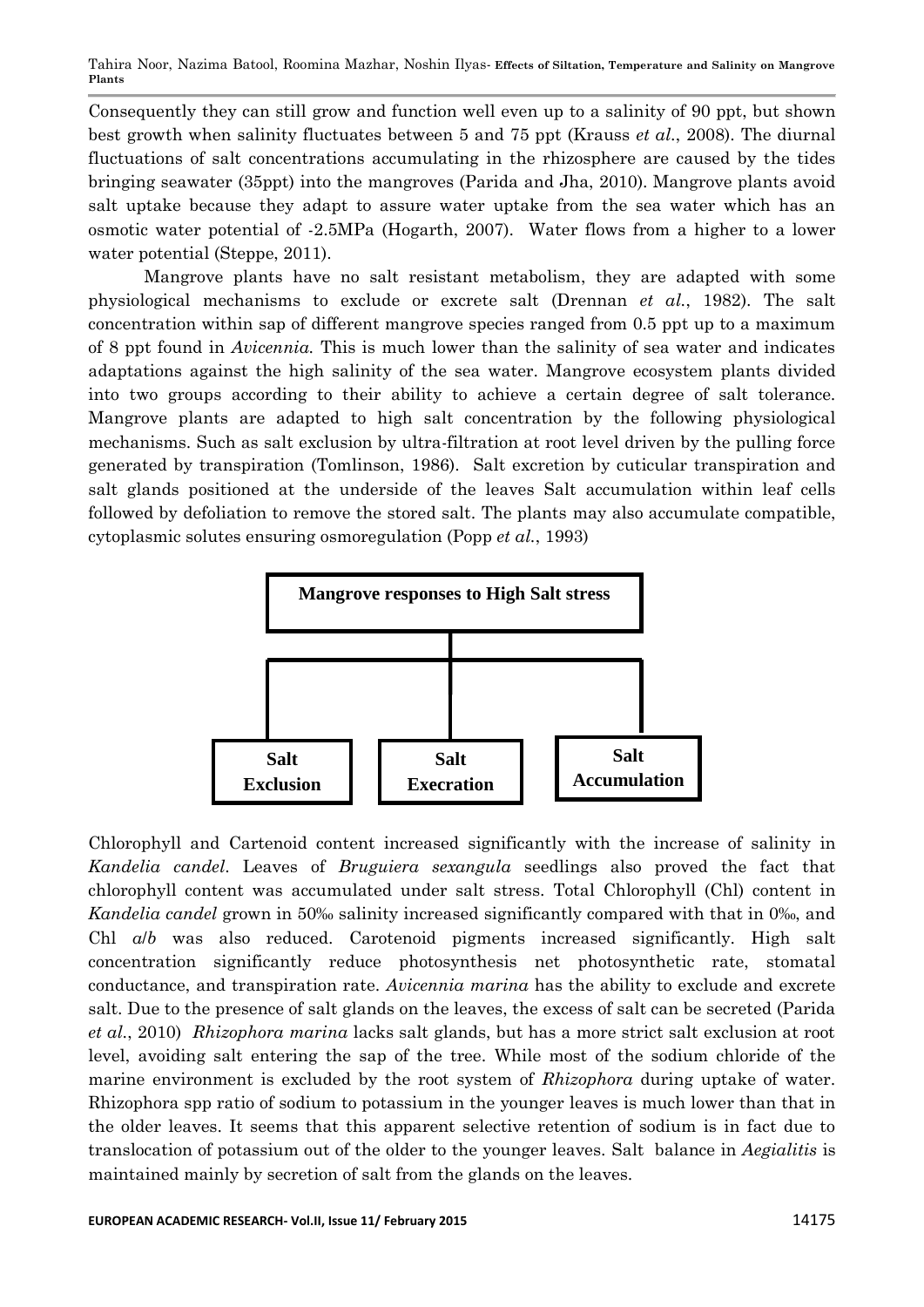#### **Sedimentation Deposition effect on growth of plants:**

Sedimentation is the tendency for [particles](http://en.wikipedia.org/wiki/Particle_%28ecology%29) in [suspension](http://en.wikipedia.org/wiki/Suspension_%28chemistry%29) to settle out of the fluid in which they are entrained, and come to rest against a barrier. Sedimentation is natural, slow process of settling out suspended solids in water towards the substrate. Sedimentation causes land forming and does not result in any additional negative effects on the trees. While high sedimentation deposition are implying negative effects on trees. Siltation is often caused by human interference which causes the natural sedimentation rate to increase. Sedimentation is a natural process of which an increase in sediment on the former top layer is established.

Mangrove forest is subjected to sedimentation when the sedimentation rate is higher than the erosion rate. Thus high sedimentation rate is causing an increase in the thickness of the upper soil layer. This process is known to be typical for mangrove ecosystems where it assures an essential import of nutrients. Mangroves function physically as sediment sinks where suspended solids are filtered out of the water resulting in a positive effect on the associated coral reefs and sea grass beds laying off shore. High siltation negative effects on plant performance occur when suspended solids accumulated too fast in the mangrove ecosystem. Moderate sedimentation rates can be positive for mangroves leading to enhanced growth of the trees (Ellis *et al.*, 2004). In particular, the enhanced phosphorus availability would be helpful for the growth of mangrove trees (Nye and Tinker, 1977). On the other hand, high sedimentation rates which exceed 1 cm/ year would increase death ratio within the mangrove forests (Ellison et al., 1998). Mangrove plants are shown lower growth under high siltation rate (Vaiphasa *et al.* 2007). Number of recent studies indicate that the loss of 100 ha of mangrove ecosystems by the deposit of dredged-up sediment originating from the Mokowe Sea Jet construction in Kenya (Abuodha *et al.*, 2001). High siltation not only influenced mature trees, but also their seedlings encounter many trouble and die due to siltation. High siltation perturb the life cycle of mangrove trees which leads to a faster decline of the forests and makes growth of plants more difficult.

#### **Anatomical and physiological adaptations of mangrove plants:**

Siltation causes a negative effect on mangrove trees and secondly, plants were shown anatomical and/or physiological characteristics variations under siltation sedimentation. High siltation most important effect on pneumatophores is getting smothered by siltation resulting in oxygen stress. Root damage and oxygen deficiency are caused by the inhibition of the gas exchange pathway between atmosphere, roots and soil (Thampanya *et al.*, 2002). This proved by observations that trees with partly covered pneumatophores exhibit an enormous oxygen stress and die when the pneumatophores are fully covered (Allingham *et al.*, 1995). *Rhizophora* trees seem are subjected to siltation due to their large amount of stilt roots, which appears less susceptible for forming a smothering layer of sediment and leave as such large root parts still capable of aeration. Though, this species turned out equally sensitive for siltation, probably their lenticels are positioned just above the substrate and are easily disturbed by the formation of a smothering layer (Terrados *et al.*, 1997).

**EUROPEAN ACADEMIC RESEARCH- Vol.II, Issue 11/ February 2015** 14176 There was no clear difference in stem conductance between high and low siltation. A decrease in stomatal and hydraulic conductance may result from a tree which can no longer adapt itself to the negative influence of stress, since the tree does not succeed in avoiding fluctuations in performance. For *Avicennia marina* as well as for *Rhizophora mucronata*, we observed a lower diurnal pattern in stomatal conductance for the trees in the high siltation sites. This observation indicate that a higher degree of siltation indeed imposes a higher factor of stress on a tree, influencing it negatively since the lower stomatal conductance indicate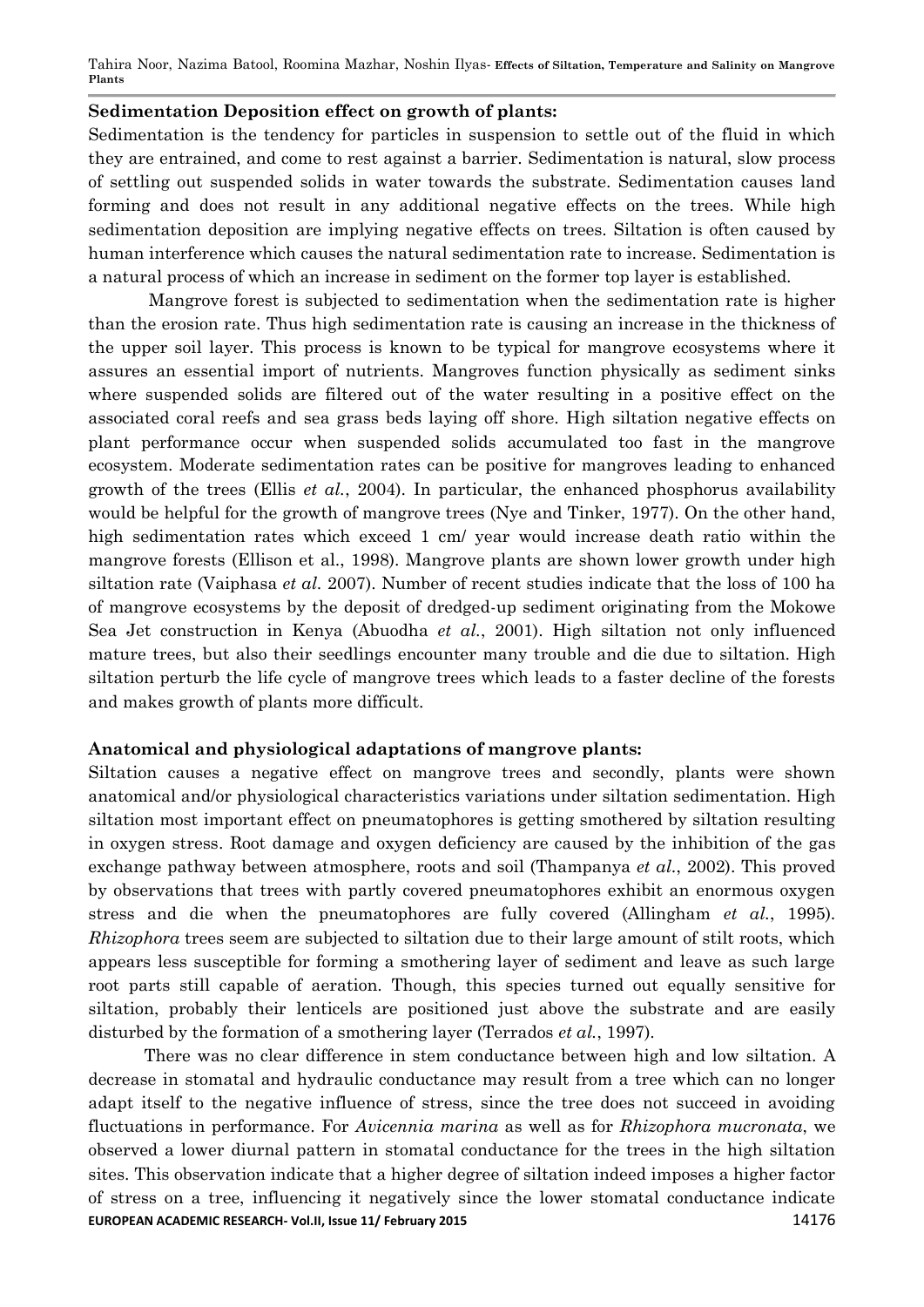lower capacity for photosynthesis. There was no difference in hydraulic conductance between different species of mangrove when high siltation sites were compared with low siltation sites. This phenomenon was apparently caused by the higher amount of dehydrated cells within branches of high siltation plots and therefore it may be an indicator of higher water stress when siltation increases.

The stomatal conductance is linked with a water use efficiency of the tree, closing the stomata during most of the day, avoiding water loss by transpiration. The high initial values of the measurement days were according to the suggested hypothesis linking the influx of fresh dew water during the night. This was based on where negative sap flows were indicated for *Avicennia marina* at night and after rain fall. The osmotic gradient build up by the salinity within sap flow of *Avicennia* might drive the transport of dew from the outside of the leaf towards the internal leaf tissue

Anatomical differences were observed between highly and less silted sites. Anatomical adaptations that were found in mangrove plants increase in the number of leaves, although the average leaf size became smaller. Apart from this, the stomatal area was considerably lower for high siltation sites. All previous mentioned characteristics are found to be known as an attempt of trees and plants to cope with higher stress and to assure better water use efficiency. More severely regulated leaf vessel relations designate the higher amount of stress causing the trees to lose their opulence of anatomical freedom. The lower water content in leaves in high siltation plots is a result of the lower water availability and thus the ability of storing water in the leaves.

Anatomical changes in *Avicennia* trees depict that this plant opt for anatomical adaptations of the stomata. Stomatal density and pore area index increased as a known measure to increase the water use efficiency of the tree. While stress corresponds with a higher chance on cavitations of the vessels, adaptations decreasing the chance of the set in of embolism would consequently major importance for trees subjected to higher stress. Smaller vessel area and a higher phloem ratio are frequent knowledge of protecting trees against cavitations. Both adaptations were observed within the high siltation trees and therefore form another indication of the higher stress by siltation and the endeavour of the tree to survive with this less favourable environment.

For *Rhizophora mucronata*, anatomical adaptations were more directed towards changes in vessel anatomy. An increase in vessel density and total lumen area was found within trees standing in the high siltation plots. This adaptation again forms a protective adaptation to cope with higher chances of cavitations caused by higher stress originating from higher degree of siltation. More vessels forming the hydraulic architecture of the tree keep up a correspondence with a higher amount of transport routes for water flow and thus decrease the effect of cavitations (Terrados *et al.*, 1997).

#### **Conclusions:**

In the end we can say that temperature fluctuations, salt stress and siltation imposed water and oxygen stress in both studied mangrove species. Mangrove plantsshown adaptations to stress conditions in a similar way but some adaptations are species-specific, including the increased vessel density for *Rhizophora* and the higher stomatal density for *Avicennia* found in the high siltation sites. Mangroves are thus negatively influenced by siltation and the trees will adapt their anatomical and physiological characteristics. There is need of time to focus on more research on mangroves.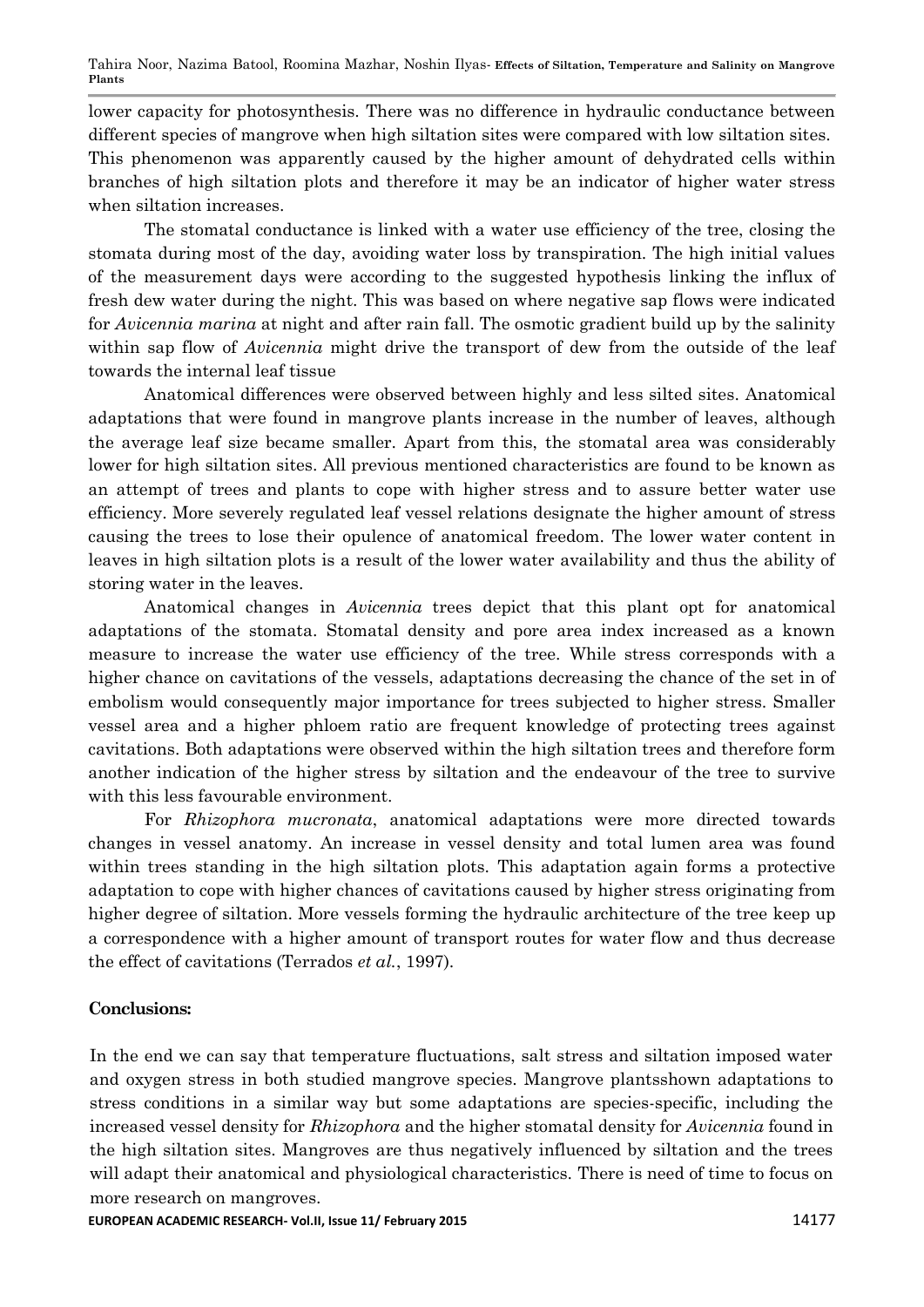### **REFERENCES:**

- Abuodha PAW, Kairo JG (2001) Human-induced stresses on mangrove swamps along the Kenyan coast. Hydrobiologia 458:255-265.
- Allingham DP, Neil DT (1995) The supratidal deposits and effects of coral dredging on mud island, Moreton Bay, Southeast Queensland. Zeitschrift Fur Geomorphologie 39:273-292.
- Alongi DM (2002) Present state and future of the world's mangrove forests. Environmental Conservation29**:**331-349.
- Alongi DM (2008) Mangrove forests: Resilience, protection from tsunamis, and responses to global climate change Estuarine Coastal and Shelf Science 76: 1-13.
- Drennan P, Pammenter NW (1982) Physiology of salt excretion in the mangrove Avicennia- marina (Forsk) Vierh. New Phytologist 91:597-606.
- Ellis J, Nicholls P, Craggs R, Hofstra D, Hewitt J (2004) Effects of terrigenous sedimentation on mangrove physiology and associated macrobenthic communities Marine Ecology-Progress Series 270:71-82.
- Ellison AM, Farnsworth EJ (1996) Spatial and temporal variability in growth of Rhizophora mangle saplings on coral cays: Links with variation in insolation, herbivory, and local sedimentation rate. Journal of Ecology 84:717-731.
- Giri C, Ochieng E, Tieszen, LL, Zhu Z, Singh A, Loveland T, Masek J, Duke N (2011) Status and distribution of mangrove forests of the world using earth observation satellite data. Global Ecology and Biogeography 20:154-159.
- Hogarth PJ (2007) The biology of mangroves and seagrasses. 2nd ed. Oxford University Press New York, USA.
- Kathiresan K, Bingham BL (2001) Biology of mangroves and mangrove ecosystems. In: Southward AJ, TylerPA, Young CM., Fuiman LA (eds) Advances in Marine Biology, 81-251.
- Kitaya Y, Yabuki K, Kiyota M, Tani A, Hirano T, Aiga I (2002) Gas exchange and oxygen concentration in pneumatophores and prop roots of four mangrove species. Trees-Structure and Function 16:155-158.
- Komiyama A, Ong JE, Poungparn S (2008) Allometry, biomass, and productivity of mangrove forests: A review. Aquatic Botany 89:128-137.
- Moore RT, Miller PC, Albright D, Tieszen LL (1972) comparative gas-exchange characteristics of 3 mangrove species during winter. Photosynthetica 6:387-393.
- Moore RT, Miller PC, Ehlering J, Lawrence W (1973) Seasonal trends in gas-exchange characteristics of 3 mangrove species. Photosynthetica 7:387-394.
- Nye PH, Tinker PB (1977) Solute Movement in the Soil-root System. 3rd ed. Blackwell Scientific Publications, London.
- Parida AK, Jha B (2010) Salt tolerance mechanisms in mangroves: a review. Trees-Structure and Function 24:199-217.
- Popp M., Polania J, Weiper M. (1993) Physiological adaptations to different salinity levels in mangrove. Towards the rational use of high salinity tolerant plants. Kluwer Academic Publishers, Dordrecht.
- Steppe K, Dzikiti S, Lemeur R, Milford JR (2006) Stomatal oscillations in orange trees under natural climatic conditions. Annals of Botany 97:831-835.
- Sternberg LDL, Teh SY, Ewe SML, Miralles-Wilhelm F, DeAngelis DL (2007) Competition between hardwood hammocks and mangroves. Ecosystems, 10: 648-660.

**EUROPEAN ACADEMIC RESEARCH- Vol.II, Issue 11/ February 2015** 14178 Terrados J, Thampanya U, Srichai N, Kheowvongsri P, Geertz-Hansen O, Boromthanarath, S,